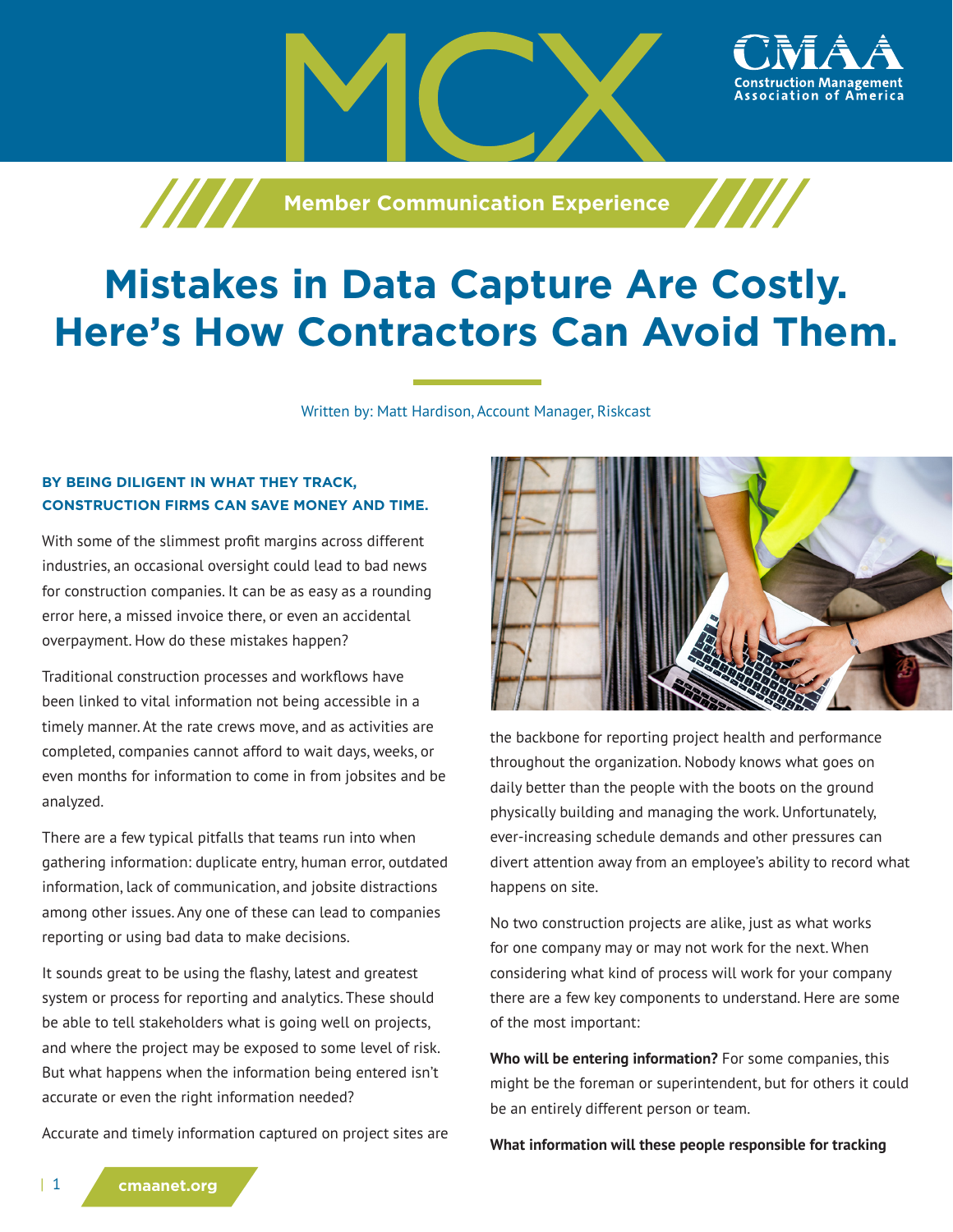**on a daily basis?** What information are they not tracking, but should be? This often includes things like time allocation, production quantities, allowances, delivery tickets, equipment inspections, vacation hours, and more.

**How and when will these items be tracked?** Is your team using phones, tablets and laptops, or are they tied to desktops in the back office? How often are they using timecards, logs, work tickets, and change orders?

**Who is responsible for reviewing and approving information captured on site?** If certain standards need to be met in order for information to be used in decision making on and off the jobsite, it is vital that these are discussed, understood, and reviewed regularly. Reviewers also have to be clear on what criteria needs to be met before records are shared with home office, owner reps, and others.

**How will the information be shared with other departments or people within the business?** If your data is siloed and only accessible by certain people within an organization, this can create bottlenecks and lead to poor decision-making when key personnel do not have access to all the information needed.

Technology is transforming the way contractors work. By replacing manual processes and allowing software to capture and share information throughout the organization, construction companies are able to focus on delivering the project on time and under budget. Technology doesn't have to be the answer to every one of these questions, but by using it in the places where it makes the most sense, the entire system becomes more streamlined, simpler, and more effective for both teams on the ground, and those in the office.  $\bullet$